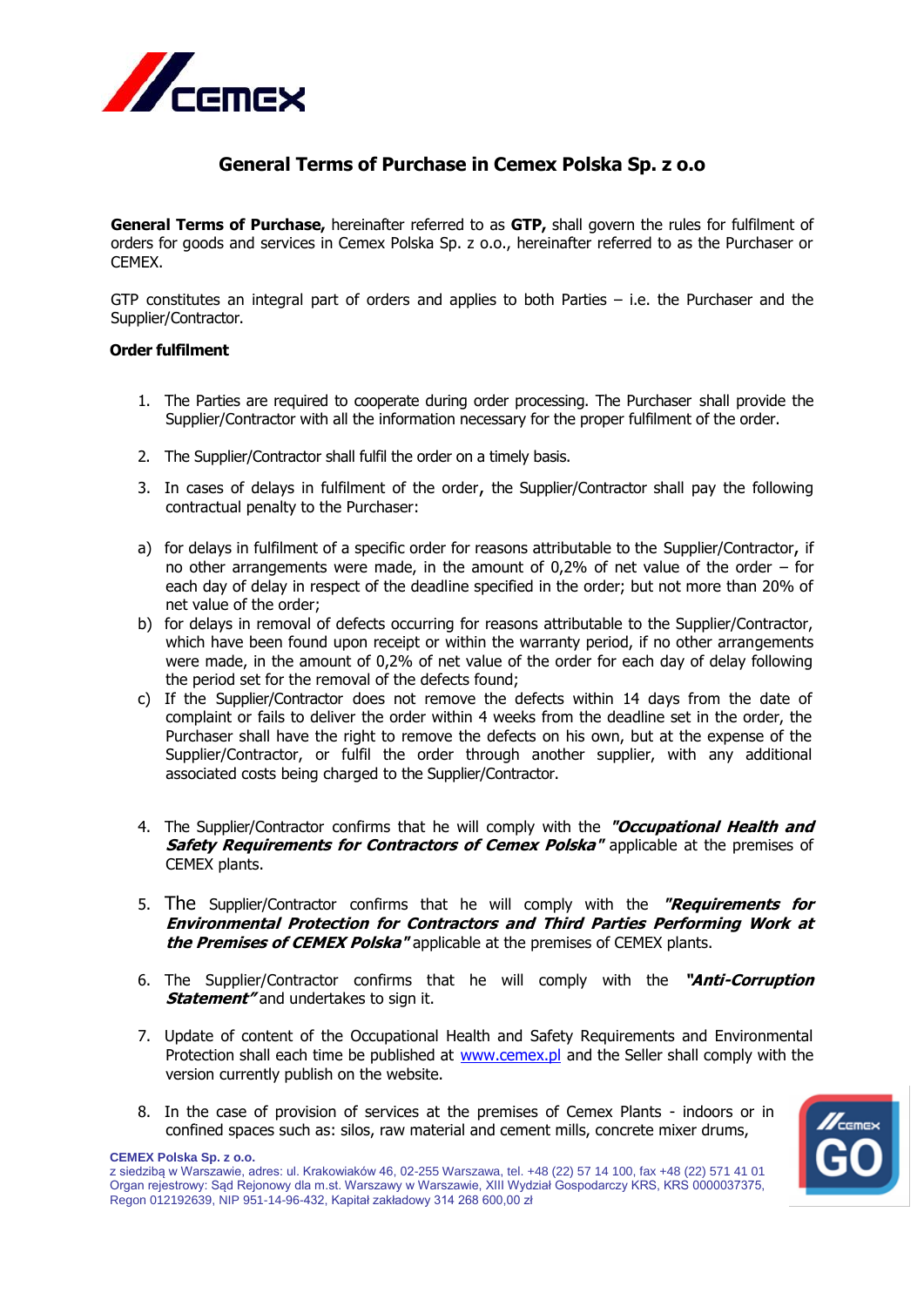

dispensing hoppers, deep trenches, etc.: The Supplier/Contractor confirms that he will comply with the applicable requirements contained in the following appendix: **"Access to Confined and Restricted Spaces"**.

- 9. In the case of provision of services at the premises of Cemex Plants designated as Mining Plants, the Supplier/Contractor confirms that he will comply with the applicable requirements contained in the appendix: **"Detailed Breakdown of Duties"**.
- 10. Unless the Parties agree otherwise or unless required by the relevant regulations, the Contractor shall provide at his own expense a Project/Site Manager, who will exercise continuous supervision over all the conducted works, compliance with occupational health and safety regulations and other internal procedures. The person should have appropriate professional skills supported by relevant experience and permissions according to the laws of the Republic of Poland. The person will work with an expert designated by the Purchaser for Cemex Polska Sp. z o.o.
- 11. Before the beginning of work, employees of the Contractor must undergo training in occupational health and safety (conducted by a representative of Cemex Polska Sp. z o.o.), where they will be asked to present the documents certifying their current permissions and medical examinations allowing them to perform the contracted work.
- 12. While performing delivery/work at the premises of Plants of Cemex Polska Sp. z o.o., employees of the Contractor, including drivers, must be equipped and should wear appropriate – clean, technically efficient and approved for use in accordance with the OHS requirements – personal protective equipment: reflective vests, helmets, goggles or safety glasses (depending on the type of work), hearing protection, etc.
- 13. All the tools used by employees of the Contractor while providing the services must have a CE declaration of conformity, as well as be effective and safe for use. No later than the date of the service, the Contractor should make a list of tools and equipment, and hand it over to the security guard at the gate of the Cemex Plant before bringing these tools into the Plant premises.
- 14. The Contractor should ensure by himself a staff room, since Cemex Polska Sp. z o.o. does not provide such a room.
- 15. Cemex Polska Sp. z o.o. does not provide storage of parts, tools, equipment, etc., and if it is necessary to use equipment such as: cranes, excavators, forklifts, platforms, scaffoldings, etc., the Contractor must provide them by himself. The person supervising work on behalf of the Technical Team/Investment Team can provide addresses and contact numbers to service companies.
- 16. Fulfilment of order or its part is proven by a goods issue note (WZ), confirmed by the Purchaser, or – in the case of services – an acceptance report signed by persons authorised by the Purchaser. Work should be submitted to the Purchaser for acceptance at least 3 working days before the acceptance.
- 17. Complaints may be submitted within 14 days from the date of receipt of goods/services.
- 18. The Supplier/Contractor shall provide qualified staff and shall be responsible for their safety at the Plant premises so as to eliminate the danger zone for third parties.

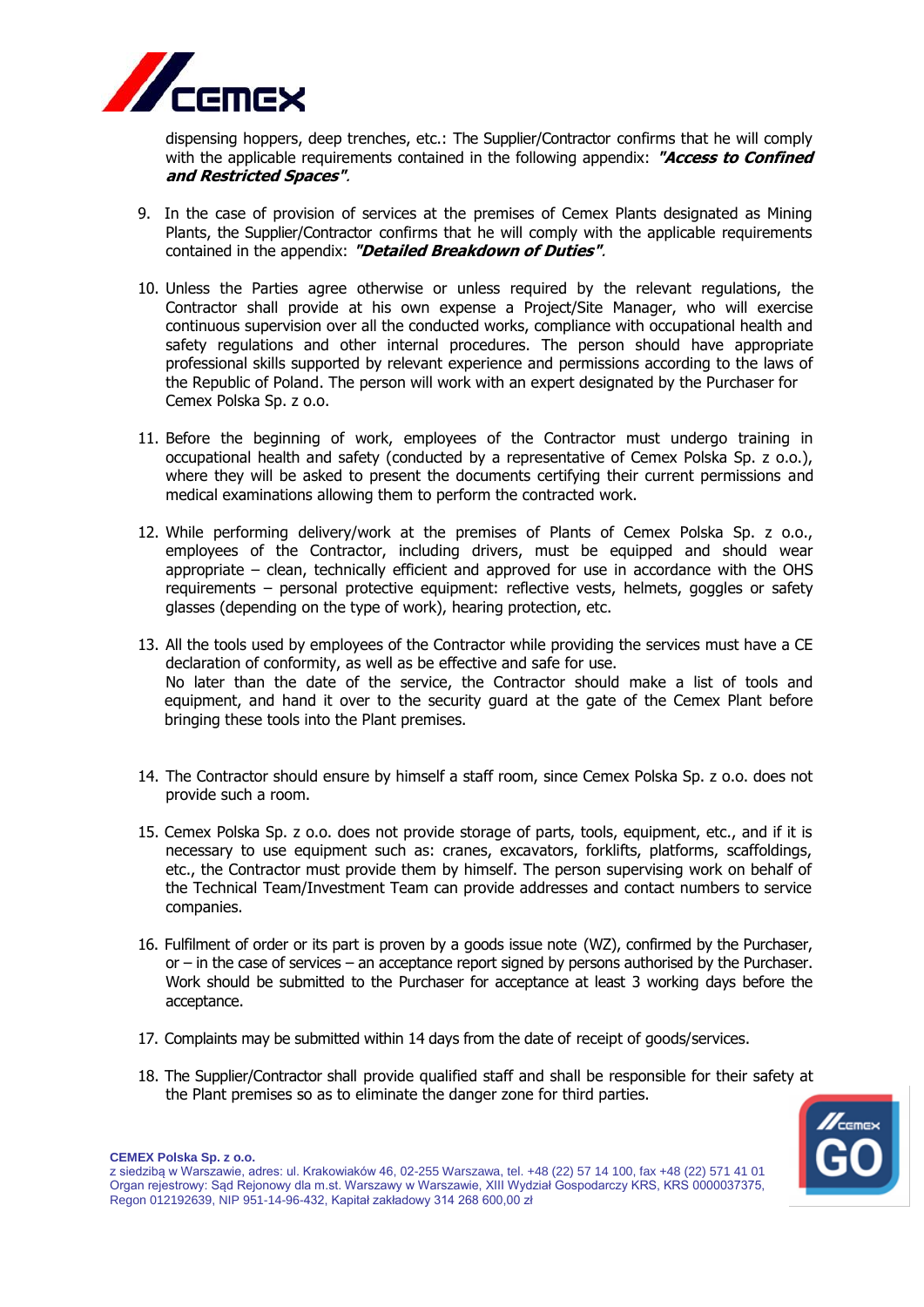

- 19. While completing the work/services accepted for being performed at the Plant premises, the Supplier/Contractor shall provide management, oversight and supervision of traffic by qualified persons.
- 20. The Purchaser's warehouse operates from 8.00 a.m. to 11.00 a.m. and from 1.00 p.m. to 3.00 p.m., and any ordered goods can be received only during those hours. In the case of delivery during hours other than the above-mentioned, the Purchaser reserves the right not to receive the shipment without incurring any additional costs of redelivery.

## **Warranties and liability for defects**

- 1. The Supplier/Contractor warrants that the goods/services provided under the order are in accordance with their specifications, documentation, technical drawings and any other requirements resulting from the order and other documents.
- 2. The Supplier/Contractor provides a warranty to the Purchaser for a period of one year, unless a different period is agreed between the Parties.
- 3. If any defects are found during the warranty or guarantee period, including failure to achieve the designed operating parameters, the Supplier / Contractor shall be liable for such defects.
- 4. If any defects that cannot be removed are found during acceptance of work provided for in the agreement – the Purchaser may withdraw from the agreement and refuse payment.
- 5. The Supplier's/Contractor's warranty for goods/services or their part that has been replaced shall be extended by a period agreed between the Parties.

### **Force Majeure**

- 1. Force Majeure means an sudden and unpredictable event beyond the control of a Party, occurring after the conclusion of the agreement by both Parties and preventing the Party from fulfilling the obligations under the agreement, not including the Party's own fault or lack of due diligence. Such events may include, in particular: natural disasters, wars, revolutions, epidemics, announced general strikes in relevant industries, official decisions of government and public administration authorities.
- 2. The Parties shall not be liable for non-performance or improper performance of the agreement due to Force Majeure, provided that in the case of Force Majeure, the affected Party promptly notifies the other Party in writing of its occurrence, including an indication of reasons, and makes every effort to provide the other Party with documentation that explains the nature and reasons for the Force Majeure within 10 days from the date of notification, to the extent to which it is possible.

#### **Information confidentiality**

Any confidential information, i.e. technical, commercial, financial and cost-related information provided in connection with fulfilment of the order must not be provided to any third parties, unless requested by an authority entitled under the law.

#### **Payment**

1. Payment for fulfilment of the order shall be made according to a properly issued invoice on the first day of payment specified in Appendix titled *Payment Schedule*, following the expiry of the payment period established by the Parties, starting from the date of delivery of the invoice to Cemex.



z siedzibą w Warszawie, adres: ul. Krakowiaków 46, 02-255 Warszawa, tel. +48 (22) 57 14 100, fax +48 (22) 571 41 01 Organ rejestrowy: Sąd Rejonowy dla m.st. Warszawy w Warszawie, XIII Wydział Gospodarczy KRS, KRS 0000037375, Regon 012192639, NIP 951-14-96-432, Kapitał zakładowy 314 268 600,00 zł